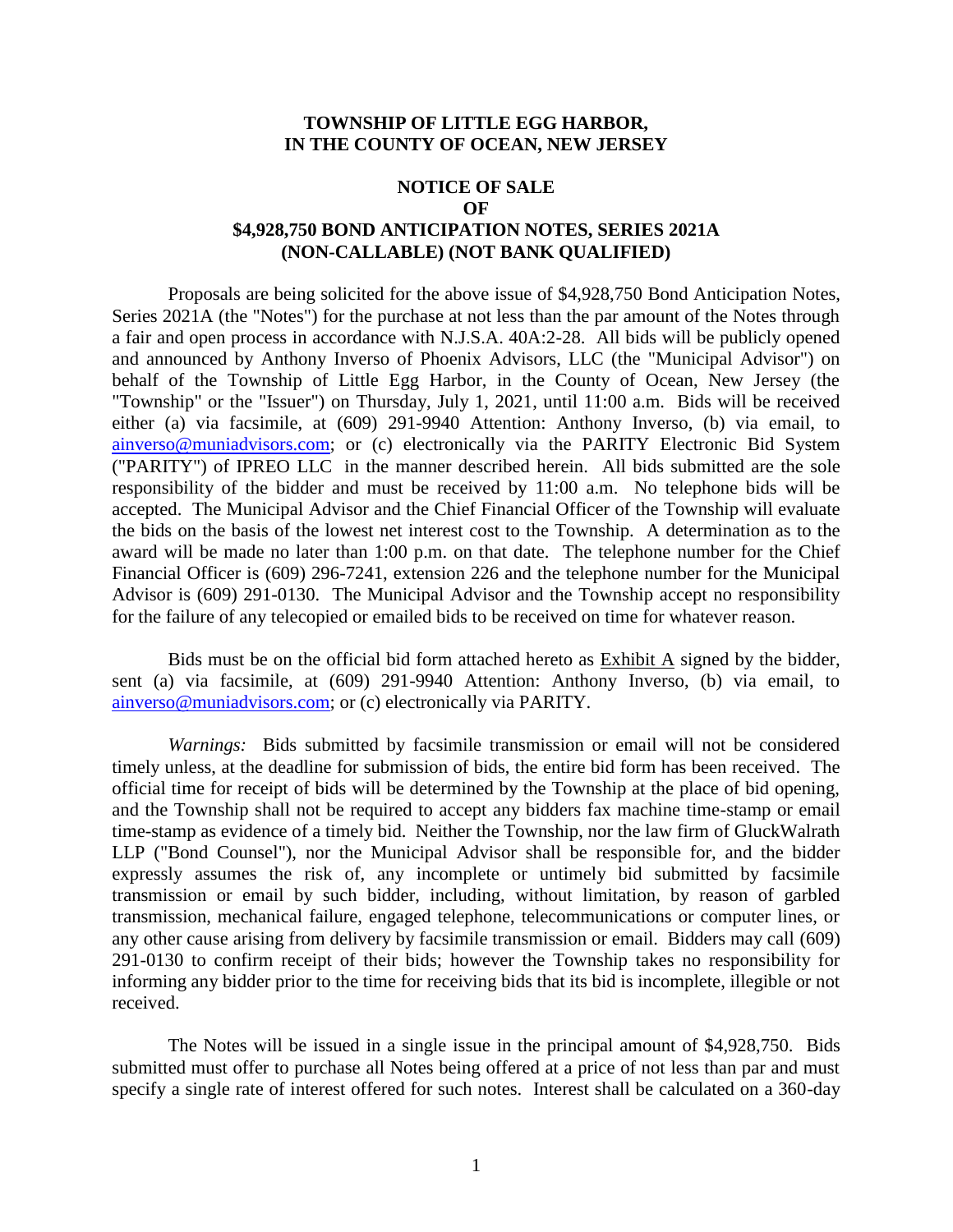year consisting of twelve 30-day months. **The Chief Financial Officer expects to award the Notes to the responsive bidder specifying the lowest net interest payable by the Township. However, the Township reserves the right to reject all bids or to award the Notes to a bidder other than the lowest bidder. The bidder, by submitting a bid agrees to accept the determination of the Chief Financial Officer.**

#### **SPECIFICATION OF BOND ANTICIPATION NOTES**

| <b>Principal Amounts:</b>       | \$4,928,750                                                                                                                                                                              |
|---------------------------------|------------------------------------------------------------------------------------------------------------------------------------------------------------------------------------------|
| Dated:                          | July 12, 2021                                                                                                                                                                            |
| <b>Maturity Date:</b>           | July 12, 2022                                                                                                                                                                            |
| <b>Interest Rate Per Annum:</b> | Specified by Successful Bidder                                                                                                                                                           |
| Legal Opinion:                  | GluckWalrath LLP<br>Freehold, New Jersey                                                                                                                                                 |
| Paying Agent:                   | Specified by and at the expense of<br>successful bidder within 24 hours of award,<br>subject to approval of the Chief Financial<br>Officer                                               |
| Closing:                        |                                                                                                                                                                                          |
| date<br>a.                      | July 12, 2021                                                                                                                                                                            |
| location<br>$\mathbf b$ .       | Township of Little Egg Harbor, 665 Radio<br>Road, Little Egg Harbor, New Jersey, or at<br>such other place as agreed to by the Chief<br><b>Financial Officer</b>                         |
| Denominations:                  | Denominations of \$100,000 or greater if<br>being reoffered, as specified by the<br>successful bidder within 24 hours of award,<br>subject to approval of the Chief Financial<br>Officer |
| Payment:                        | Immediately available funds                                                                                                                                                              |

## **ESTABLISHMENT OF ISSUE PRICE**

(a) The winning bidder of the Notes shall assist the Issuer in establishing the issue price of the Notes and shall execute and deliver to the Issuer at Closing an "issue price" or similar certificate setting forth the reasonably expected initial offering price to the Public or the sales price or prices of the Notes, together with the supporting pricing wires or equivalent communications, substantially in the forms reflected as Exhibits B, C or D, which are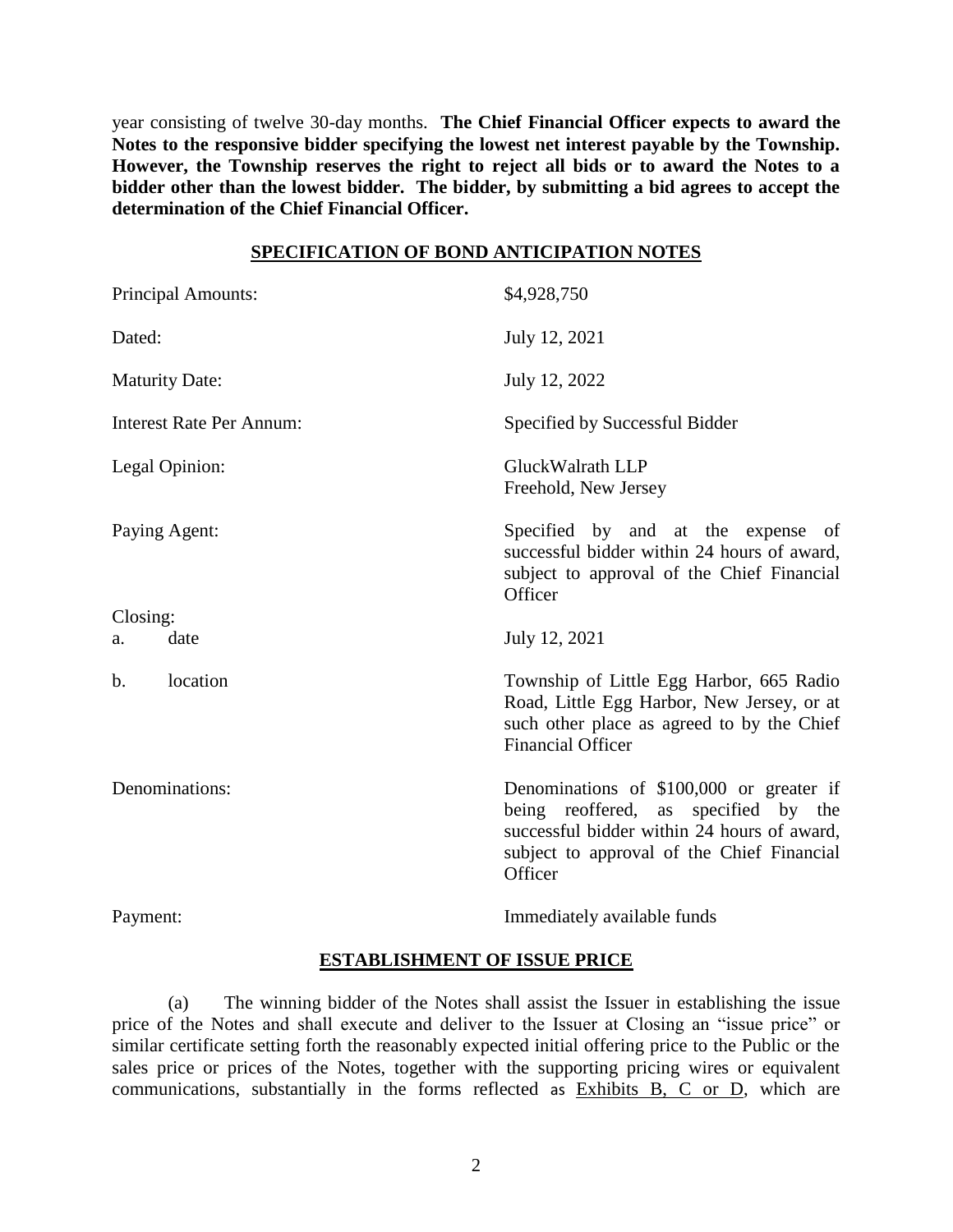incorporated by reference herein and are available from Bond Counsel and shall be posted with the Notice of Sale on the Issuer's website, with such modifications as may be appropriate or necessary, in the reasonable judgment of the winning bidder, the Issuer and Bond Counsel. All actions to be taken by the Issuer under this Notice of Sale to establish the issue price of the Notes may be taken on behalf of the Issuer by the Issuer's municipal advisor, if any, identified herein and any notice or report to be provided to the Issuer may be provided to the Issuer's municipal advisor or Bond Counsel.

(b) The Issuer intends that the provisions of Treasury Regulation Section 1.148- 1(f)(3)(i) (defining "competitive sale" for purposes of establishing the issue price of the Notes) will apply to the initial sale of the Notes (the "competitive sale requirements") because:

> (1) the Issuer shall disseminate this Notice of Sale to potential Underwriters in a manner that is reasonably designed to reach potential Underwriters;

> > (2) all bidders shall have an equal opportunity to bid;

(3) the Issuer may receive bids from at least three Underwriters of municipal Notes who have established industry reputations for underwriting new issuances of municipal notes; and

(4) the Issuer anticipates awarding the sale of the Notes to the bidder who submits a firm offer to purchase the Notes at the highest price (or lowest interest cost), as set forth in this Notice of Sale.

Any bid submitted pursuant to this Notice of Sale shall be considered a firm offer for the purchase of the Notes, as specified in the bid**.**

(c) If the successful bidder is purchasing for its own account without a present intention to reoffer the Notes, it must complete Exhibit B, and the provisions of paragraphs (d) – (i) below shall not apply.

(d) In the event that paragraph (c) does not apply and the Competitive Sale Requirements are satisfied, the winning bidder must complete Exhibit C, and the provisions of paragraphs  $(e) - (i)$  below shall not apply.

(e) In the event that paragraph (c) does not apply and the Competitive Sale Requirements are not satisfied, the Issuer shall so advise the winning bidder and the winning bidder must complete Exhibit D. The Issuer may determine to treat (i) the first price at which 10% of a Maturity of the Notes (the "10% test") is sold to the Public as the issue price of that Maturity and/or (ii) the initial offering price to the Public as of the Sale Date of any Maturity of the Notes as the issue price of that Maturity (the "hold-the-offering-price rule"), in each case applied on a Maturity-by-Maturity basis (and if different interest rates apply within a Maturity, to each separate CUSIP number within that Maturity). Immediately following the award of the Notes, the winning bidder shall advise the Issuer if any Maturity of the Notes satisfies the 10%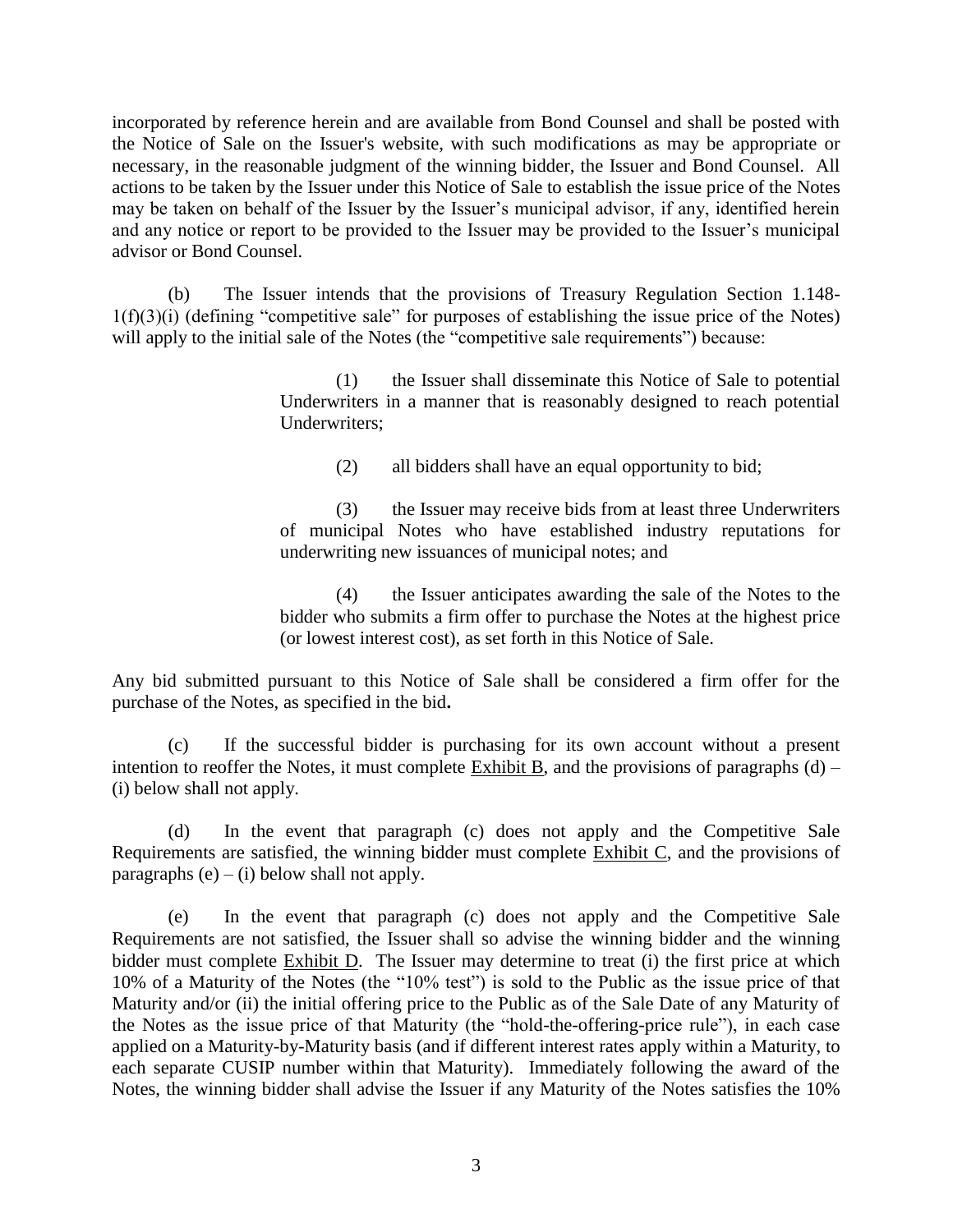test. Any Maturity (and if different interest rates apply within a Maturity, any separate CUSIP number within that Maturity) of the Notes as to which the winning bidder has not so advised the Issuer that the 10% test has been satisfied shall be subject to the hold-the-offering-price rule. Bids will not be subject to cancellation in the event that the hold-the-offering-price rule applies to any Maturity of the Notes. Bidders should prepare their bids on the assumption that some or all of the maturities of the Notes will be subject to the hold-the-offering-price rule in order to establish the issue price of the Notes.

(f) By submitting a bid, the winning bidder shall (i) confirm that the Underwriters have offered or will offer the Notes to the Public on or before the date of award at the offering price or prices (the "initial offering price"), or at the corresponding yield or yields, set forth in the bid submitted by the winning bidder and (ii) agree, on behalf of the Underwriters participating in the purchase of the Notes, that the Underwriters will neither offer nor sell unsold Notes of any Maturity to which the hold-the-offering-price rule shall apply to any person at a price that is higher than the initial offering price to the Public during the period starting on the Sale Date and ending on the earlier of the following:

(1) the close of the fifth  $(5<sup>th</sup>)$  business day after the Sale Date; or

(2) the date on which the Underwriters have sold at least 10% of that Maturity of the Notes to the Public at a price that is no higher than the initial offering price to the Public.

The winning bidder will advise the Issuer promptly after the close of the fifth  $(5<sup>th</sup>)$ business day after the Sale Date whether it has sold 10% of that Maturity of the Notes to the Public at a price that is no higher than the initial offering price to the Public.

(g) If the competitive sale requirements are not satisfied, then until the 10% test has been satisfied as to each Maturity of the Notes, the winning bidder agrees to promptly report to the Issuer the prices at which the unsold Notes of that Maturity have been sold to the Public. That reporting obligation shall continue, whether or not the Closing Date has occurred, until either (i) all Notes of that Maturity have been sold or (ii) the 10% test has been satisfied as to the Notes of that Maturity; provided that, the winning bidder's reporting obligation after the Closing Date may be at reasonable periodic intervals or otherwise upon request of the Issuer or Bond Counsel.

(h) The Issuer acknowledges that, in making the representations set forth above, the winning bidder will rely on (i) the agreement of each Underwriter to comply with the requirements for establishing the issue price of the Notes, including, but not limited to, its agreement to comply with the hold-the-offering-price rule, if applicable to the Notes, as set forth in an agreement among Underwriters and the related pricing wires, (ii) in the event a selling group has been created in connection with the initial sale of the Notes to the Public, the agreement of each dealer who is a member of the selling group to comply with the requirements for establishing the issue price of the Notes, including, but not limited to, the agreement to comply with the hold-the-offering-price rule, if applicable to the Notes, as set forth in a selling group agreement and the related pricing wires, and (iii) in the event that an Underwriter or dealer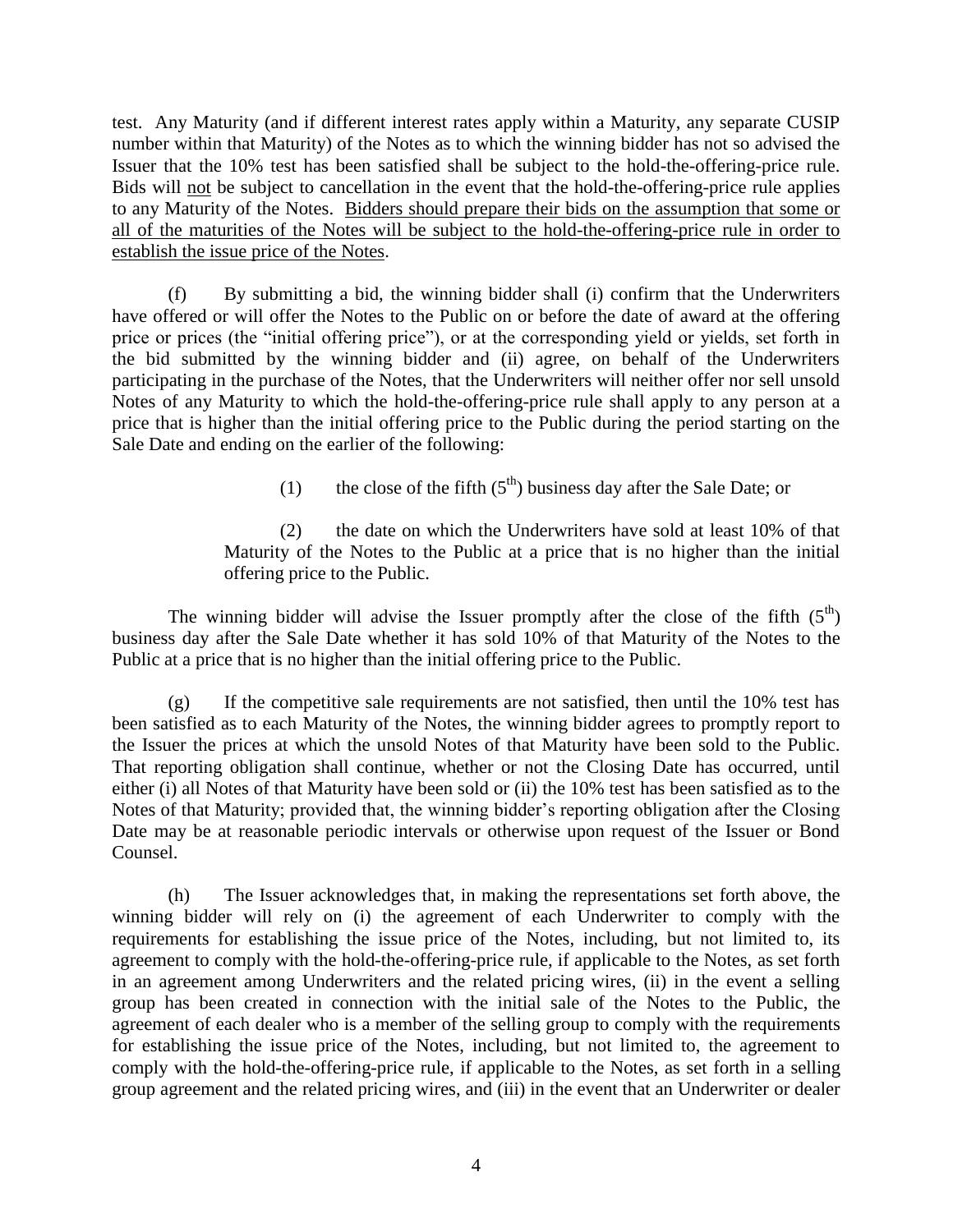who is a member of the selling group is a party to a third-party distribution agreement that was employed in connection with the initial sale of the Notes to the Public, the agreement of each broker-dealer that is a party to such agreement to comply with the requirements for establishing the issue price of the Notes, including, but not limited to, its agreement to comply with the holdthe-offering-price rule, if applicable to the Notes, as set forth in the third-party distribution agreement and the related pricing wires. The Issuer further acknowledges that each Underwriter shall be solely liable for its failure to comply with its agreement regarding the requirements for establishing the issue price of the Notes, including, but not limited to, its agreement to comply with the hold-the-offering-price rule, if applicable to the Notes, and that no Underwriter shall be liable for the failure of any other Underwriter, or of any dealer who is a member of a selling group, or of any broker-dealer that is a party to a third-party distribution agreement to comply with its corresponding agreement regarding the requirements for establishing the issue price of the Notes, including, but not limited to, its agreement to comply with the hold-the-offering-price rule, if applicable to the Notes.

### (i) By submitting a bid, each bidder confirms that:

(i) any agreement among Underwriters, any selling group agreement and each third-party distribution agreement (to which the bidder is a party) relating to the initial sale of the Notes to the Public, together with the related pricing wires, contains or will contain language obligating each Underwriter, each dealer who is a member of the selling group, and each brokerdealer that is a party to such third-party distribution agreement, as applicable: (A) (i) to report the prices at which it sells to the Public the unsold Notes of each Maturity allocated to it, whether or not the Closing Date has occurred, until either all Notes of that Maturity allocated to it have been sold or it is notified by the winning bidder that the 10% test has been satisfied as to the Notes of that Maturity; provided that, the reporting obligation after the Closing Date may be at reasonable periodic intervals upon request of the winning bidder and (ii) to comply with the hold-theoffering-price rule, if applicable, if and for so long as directed by the winning bidder and as set forth in the related pricing wires, (B) to promptly notify the winning bidder of any sales of Note that, to its knowledge, are made to a purchaser who is a related party to an Underwriter participating in the initial sale of the Notes to the Public, and (C) to acknowledge that, unless otherwise advised by the Underwriter, dealer or broker-dealer, the winning bidder shall assume that each order submitted by the Underwriter, dealer or broker-dealer is a sale to the Public.

(ii) any agreement among Underwriters relating to the initial sale of the Notes to the Public, together with the related pricing wires, contains or will contain language obligating each Underwriter that is a party to a third-party distribution agreement to be employed in connection with the initial sale of the Notes to the Public to require each broker-dealer that is a party to such third-party distribution agreement to (A) report the prices at which it sells to the Public the unsold Notes of each Maturity allocated to it, whether or not the Closing Date has occurred, until either all Notes of that Maturity allocated to it have been sold or it is notified by the winning bidder or such Underwriter that the 10% test has been satisfied as to the Notes of that Maturity; provided that, the reporting obligation after the Closing Date may be at reasonable periodic intervals upon request of the winning bidder and (B) comply with the hold-the-offeringprice rule, if applicable, in each case if and for so long as directed by the winning bidder or such Underwriter and as set forth in the related pricing wires.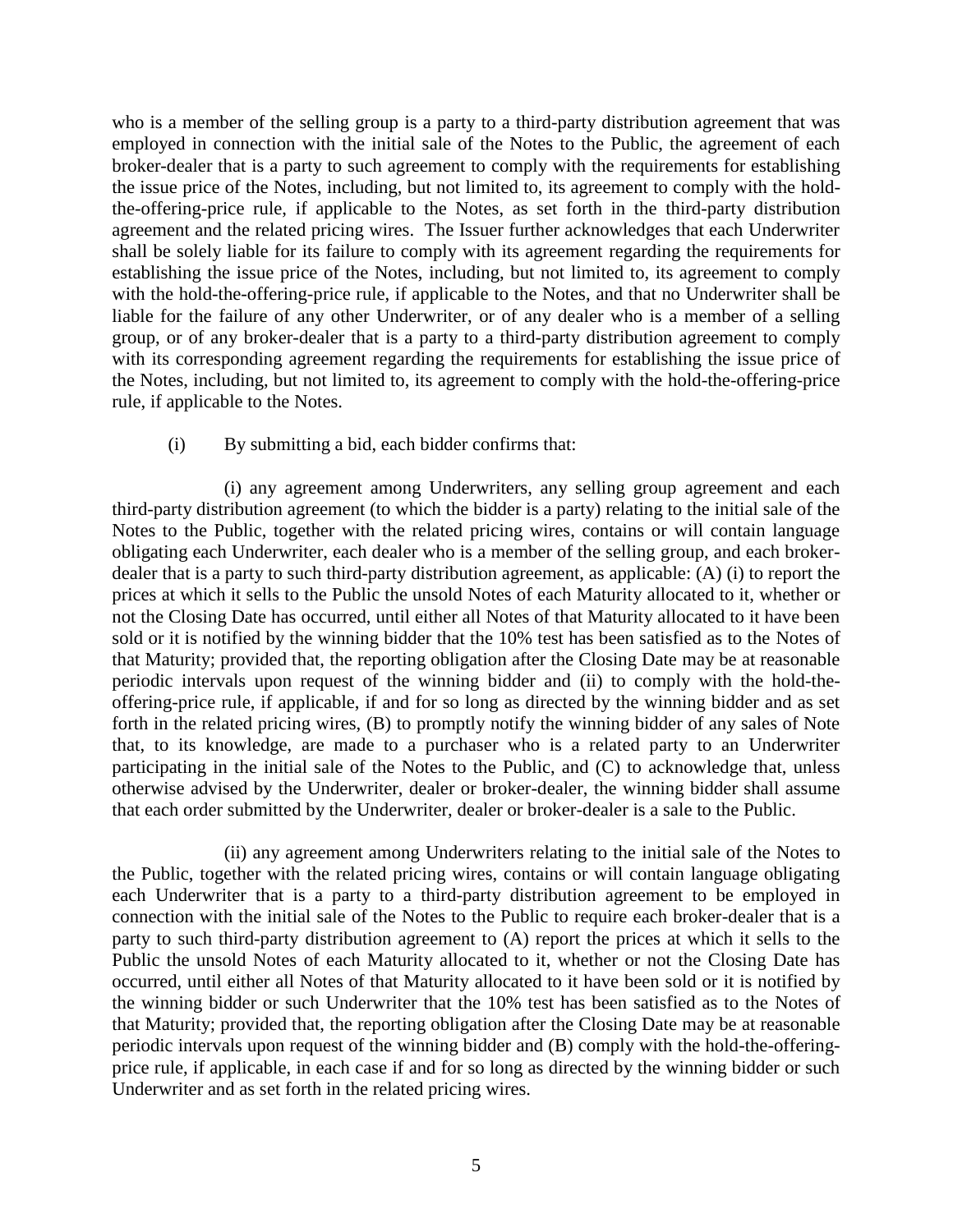(j) Sales of any Notes to any person that is a related party to an Underwriter participating in the initial sale of the Notes to the Public shall not constitute sales to the Public for purposes of this Notice of Sale. Further, for purposes of this Notice of Sale:

> (i) "Public" means any person other than an Underwriter or a related party,

> (ii) "Underwriter" means (A) any person that agrees pursuant to a written contract with the Issuer (or with the lead Underwriter to form an underwriting syndicate) to participate in the initial sale of the Notes to the Public and (B) any person that agrees pursuant to a written contract directly or indirectly with a person described in clause (A) to participate in the initial sale of the Notes to the Public (including a member of a selling group or a party to a third-party distribution agreement participating in the initial sale of the Notes to the Public),

> (iii) a purchaser of any of the Notes is a "related party" to an Underwriter if the Underwriter and the purchaser are subject, directly or indirectly, to (A) more than 50% common ownership of the voting power or the total value of their stock, if both entities are corporations (including direct ownership by one corporation of another), (B) more than 50% common ownership of their capital interests or profits interests, if both entities are partnerships (including direct ownership by one partnership of another), or (C) more than 50% common ownership of the value of the outstanding stock of the corporation or the capital interests or profit interests of the partnership, as applicable, if one entity is a corporation and the other entity is a partnership (including direct ownership of the applicable stock or interests by one entity of the other), and

> (iv) "Sale Date" means the date that the Notes are awarded by the Issuer to the winning bidder.

Bids may be submitted electronically via PARITY or by facsimile or by email in accordance with this Notice of Sale, until 11:00 a.m., New Jersey time on the Bid Date, but no bid will be received after the time for receiving bids specified above. To the extent any instructions or directions set forth in PARITY conflict with this Notice of Sale, the terms of this Notice of Sale shall control. For further information about PARITY, potential bidders may contact the Township's Municipal Advisor (using the contact information set forth in the final paragraph of this Notice of Sale) or PARITY at (212) 404-8102. In the event that a bid for the Notes is submitted via PARITY, the bidder further agrees that:

1. The Township may regard the electronic transmission of the bid through PARITY (including information about the purchase price of the Notes, the interest rate or rates to be borne by the Notes and any other information included in such transmission) as though the same information were submitted on a Proposal for Notes provided by the Township and executed and submitted by a duly authorized representative of the bidder. If the bid submitted electronically via PARITY is accepted by the Township, the terms of the bid for the Notes and this Notice of Sale, as well as the information that is electronically transmitted through PARITY, shall form a contract and the Successful Bidder(s) shall be bound by the terms of such contract.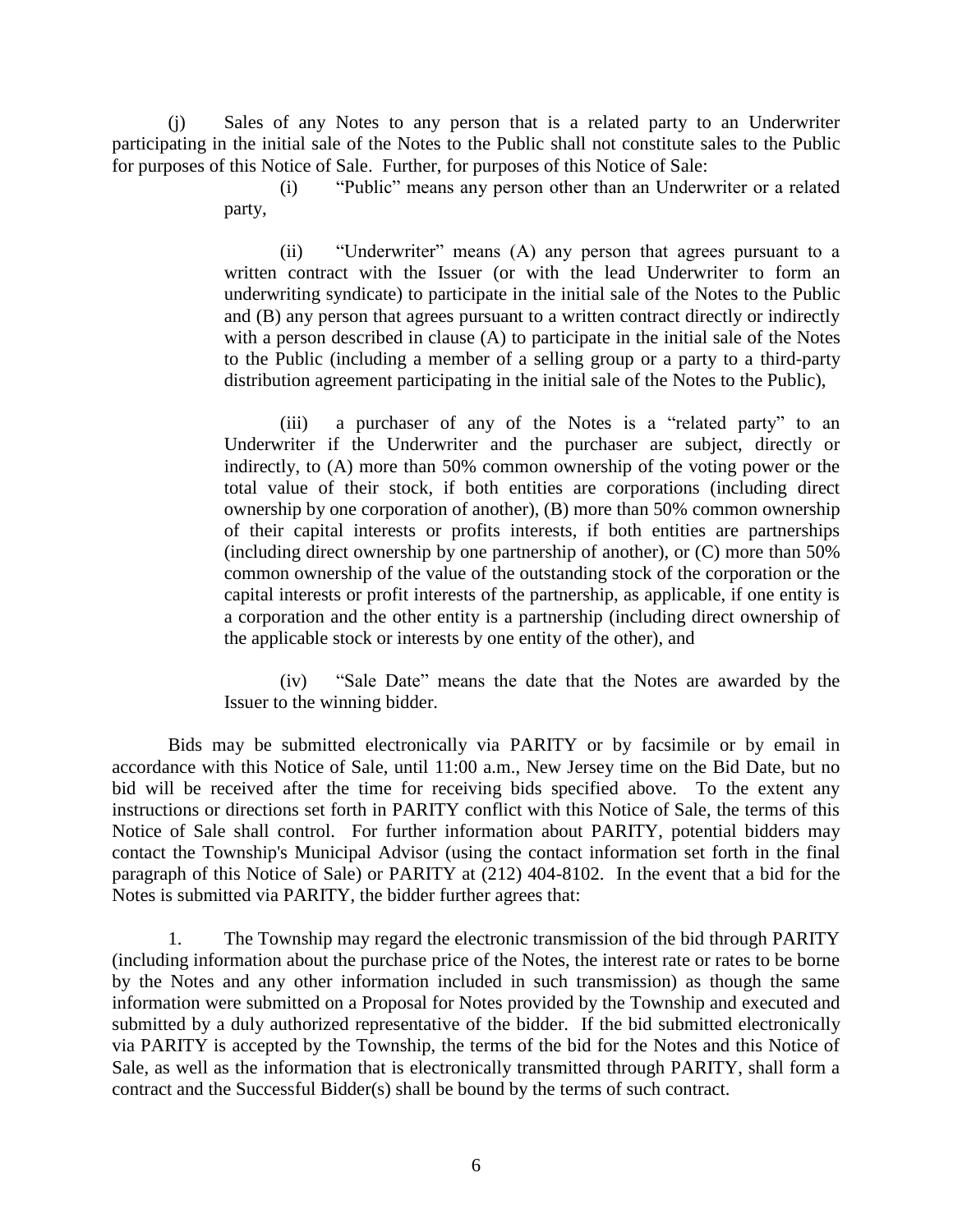2. PARITY is not an agent of the Township, and the Township shall have no liability whatsoever based on any bidder's use of PARITY, including but not limited to any failure by PARITY to correctly or timely transmit information provided by the County or information provided by the bidder.

3. The Township may choose to discontinue use of electronic bidding via PARITY by issuing a notification to such effect via Thomson News Service ("TM3") no later than 3:00 p.m. (New Jersey time) on the last business date prior to the Bid Date.

4. Once the bids are communicated electronically via PARITY to the Township, as described above, each bid will constitute a bid to the Notes and shall be deemed to be an irrevocable offer to purchase the Notes on the terms provided in this Notice of Sale. For purposes of submitting all bids for the Notes, whether by hand delivery, facsimile delivery or electronically via PARITY, the time maintained on PARITY shall constitute the official time.

5. Each bidder shall be solely responsible to make necessary arrangements to access PARITY for purposes of submitting its bid in a timely matter and in compliance with the requirements of this Notice of Sale. Neither the Township nor PARITY shall have any duty or obligation to provide or assure access to any bidder, and neither the Township nor PARITY shall be responsible for the proper operation of, or have any liability for any delays or interruptions of, or any damages caused by, PARITY. The Township is using PARITY as a communication mechanism, and not as the Township's agent, to conduct the electronic bidding for the Notes. By using PARITY, each bidder agrees to hold the Township harmless for any harm or damages caused by such bidder in connection with its use of PARITY for bidding on the Notes.

The Township may, in its sole discretion and prior to the opening of the bids clarify any term hereof, including without limitation, its decision to discontinue use of electronic bidding via PARITY, by issuing a notification of the clarification via TM3, or any other available means, no later than 3:00 p.m. on the last business day prior to the Bid Date.

The Township further reserves the right to postpone, from time to time, the Bid Date. Any such postponement will be announced by TM3, or any other available means, not later than 9:00 a.m., New Jersey time, on the Bid Date, Any such alternative Bid Date and the time at which bids are due will be announced via TM3, or any other available means, at least 48 hours before bids are due on the alternative Bid Date. On any such alternative Bid Date, bidders shall submit Proposals for Notes in conformity with all of the requirements hereof, other than the date of submission and sale and any further or contrary provisions set forth in such announcement, which further or contrary provisions must be complied with by all bidders.

The Notes will be non-callable general obligations of the Township payable ultimately from *ad valorem* taxes levied upon all taxable property within the Township to the extent that payment is not otherwise provided. The full faith and credit of the Township will be pledged for the punctual payment, in accordance with their terms, of the principal of and the interest on the Notes. The Notes will **NOT** be "qualified tax-exempt obligations" for purposes of Section 265 of the Internal Revenue Code of 1986, as amended.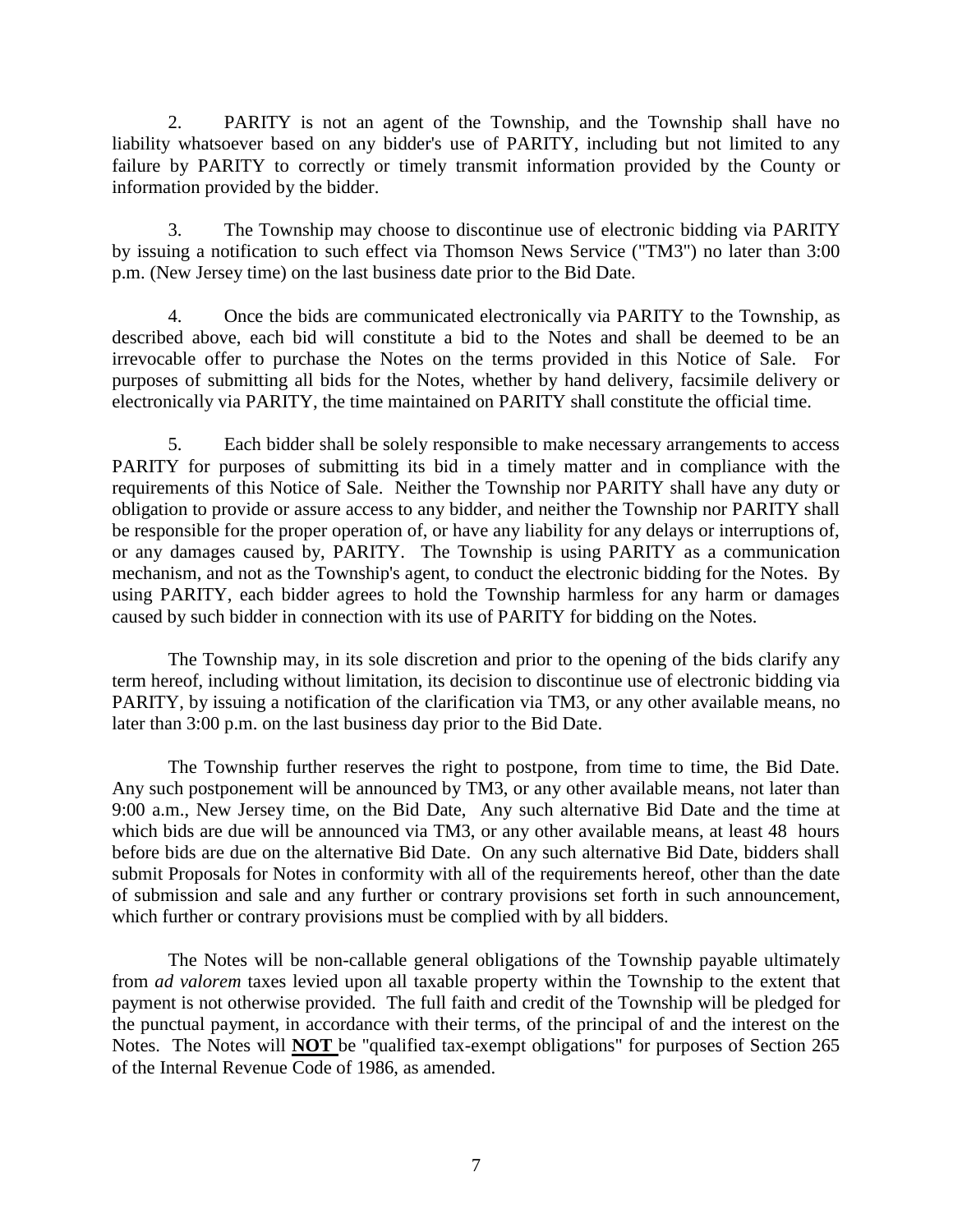It is anticipated that CUSIP identification numbers will be printed on the Notes, but neither the failure to print such number on any Note nor any error with respect thereto shall constitute cause for a failure or refusal by the purchaser thereof to accept delivery of and pay for the Notes in accordance with the terms of this Notice of Sale. All expenses in relation to the printing of CUSIP numbers on the Notes shall be paid for by the Township; provided, however, that the CUSIP Service Bureau charge for the assignment of said numbers shall be the responsibility of and shall be paid for by the purchasers.

As a condition to delivery of the Notes, the successful bidder for the Notes will be required to execute a receipt therefor containing a certification that either (i) it has made a bona fide public offering of the Notes at a stated initial offering price or prices and at least ten percent (10%) of the Notes have been sold to the public (excluding bond houses, brokers or similar organizations acting in the capacity of underwriter or wholesaler) at such initial offering price or prices as would produce a yield to the purchaser(s) thereof equal to a stated percentage per annum, and, it has not entered into any arrangement with any third party to repurchase the Notes in order to enable the successful bidder to reoffer the Notes at higher prices, or (ii) it has not reoffered the Notes to the public and has no present intention to reoffer the Notes to the public. In addition, the certification shall address such other matters as Bond Counsel reasonably may request of the successful bidder.

The successful bidder of the Notes is advised of its responsibility to file an annual disclosure statement on political contributions with the New Jersey Election Law Enforcement Commission ("ELEC") pursuant to N.J.S.A. 19:44A-20.13 (P.L. 2005, c.271, s.3) if the successful bidder enters into agreements or contracts, such as its agreement to purchase the Notes, with a public entity, such as the Township and receives compensation or fees in excess of \$50,000 in the aggregate from public entities, such as the Township, in a calendar year. It is the successful bidder's responsibility to determine if filing is necessary. Failure to do so can result in the imposition of financial penalties by ELEC. Additional information about this requirement is available from ELEC at 888-313-3532 or at [www.elec.state.nj.us.](http://www.elec.state.nj.us/)

An Official Statement has not been prepared by the Township in connection with the issuance of the Notes; however, for purposes of Securities and Exchange Commission Rule 15c2-12, please note the exemptions therefrom, particularly paragraph (d)(1) of the Rule for issues in authorized denominations of \$100,000 or more and which are sold to no more than thirty-five (35) persons each of whom the Purchaser reasonably believes (i) has such knowledge and experience in financial and business matters that it is capable of evaluating the merits and risks of the Notes and (ii) is not purchasing for more than one account or with a view to distributing the Securities. The Purchaser will be required to certify to the matters referred to in the preceding sentence at closing.

Additional information concerning the Township and the Notes is available by contacting the Township's Chief Financial Officer, Rodney Haines at (609) 296-7241 x226 or the Township's Municipal Advisor, Anthony Inverso at (609) 291-0130.

> /s/ RODNEY HAINES Rodney Haines, Chief Financial Officer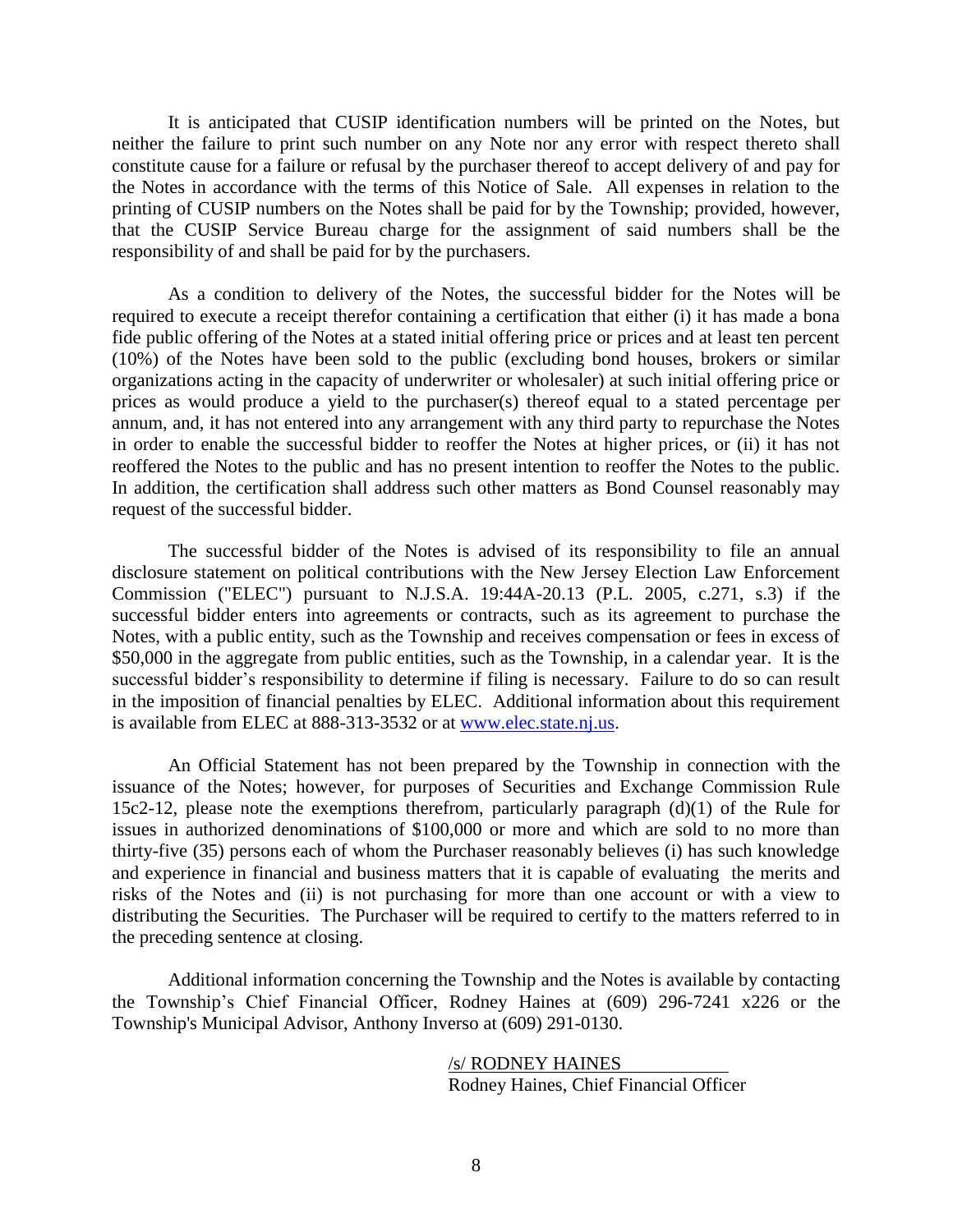### **EXHIBIT A**

## **PROPOSAL FOR NOTES**

July 1, 2021

Rodney Haines, Chief Financial Officer Township of Little Egg Harbor c/o Anthony Inverso Phoenix Advisors, LLC 625 Farnsworth Avenue Bordentown, New Jersey 08505

Dear Mr. Inverso:

Subject to the provisions of the "Notice of Sale of \$4,928,750 Bond Anticipation Notes, Series 2021A", which is attached hereto and considered a part hereof, we offer to purchase the Notes on the following terms:

| <b>Purchase Price:</b>                                                | $\mathbf{\hat{S}}$<br>(not less than \$4,928,750) |              |                                                     |  |  |
|-----------------------------------------------------------------------|---------------------------------------------------|--------------|-----------------------------------------------------|--|--|
| <b>Interest Rate:</b>                                                 | $\%$                                              |              |                                                     |  |  |
| Net Interest Cost:<br>(Please specify in both percentage and dollars) | $\%$                                              | $\mathbb{S}$ |                                                     |  |  |
|                                                                       |                                                   |              | Name:<br>Title:<br>Representing:<br>Telephone No.:  |  |  |
| PLEASE COMPLETE THE FOLLOWING:                                        |                                                   |              |                                                     |  |  |
| <b>Interest Payable on Notes</b>                                      |                                                   | $\mathbb{S}$ |                                                     |  |  |
| Less: Premium, if any                                                 |                                                   |              |                                                     |  |  |
| Net Interest Payable                                                  |                                                   |              |                                                     |  |  |
|                                                                       |                                                   |              | THIS PORTION OF THE PROPOSAL IS NOT PART OF THE BID |  |  |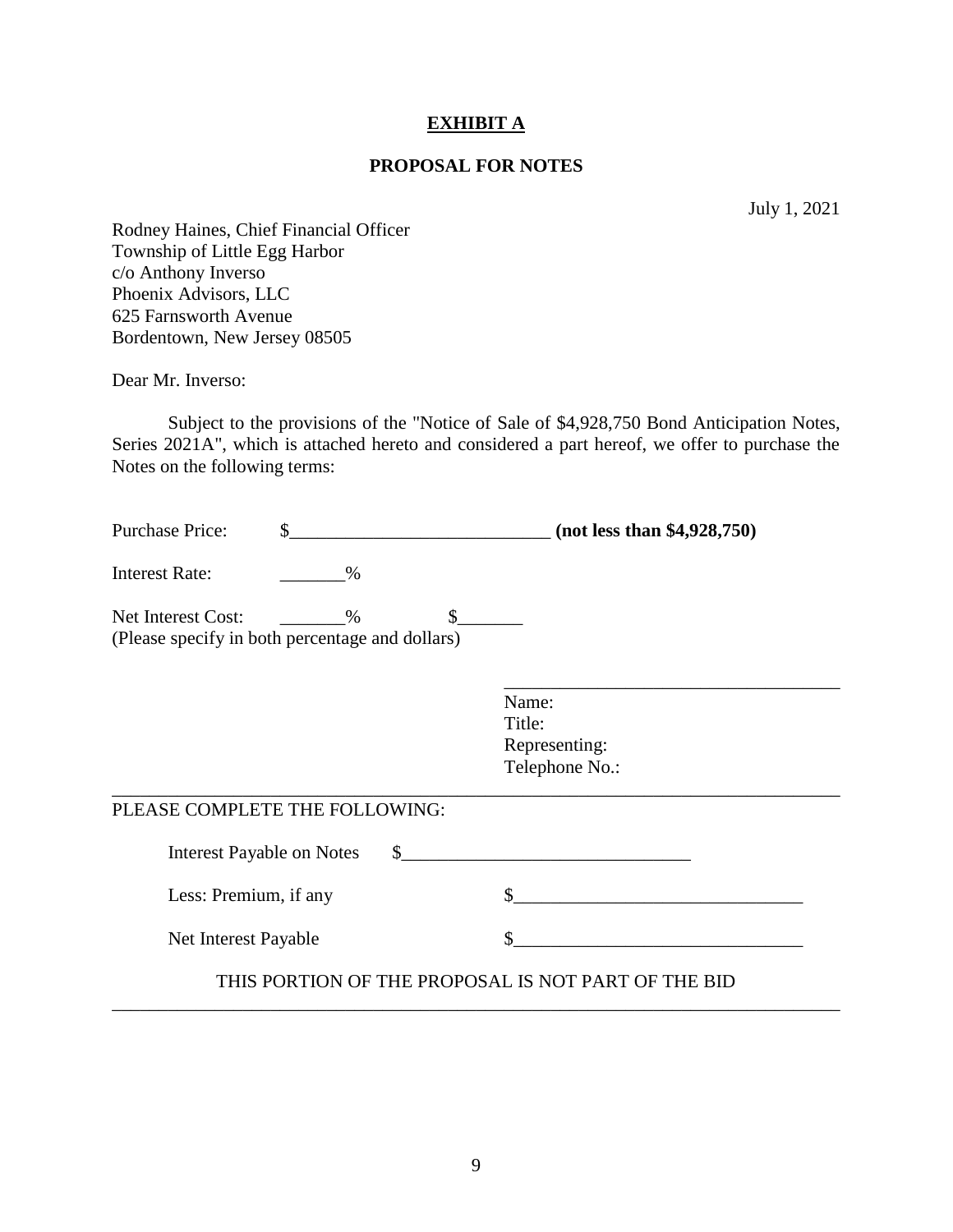## **EXHIBIT B**

## **TOWNSHIP OF LITTLE EGG HARBOR, IN THE COUNTY OF OCEAN, NEW JERSEY**

#### **\$4,928,750 BOND ANTICIPATION NOTES, SERIES 2021A**

#### **CERTIFICATE OF THE PURCHASER**

#### **(NO REOFFERING PURCHASER)**

The undersigned, on behalf of  $($ the "Purchaser"), hereby certifies as set forth below with respect to the purchase of the above-captioned obligations (the "Notes").

1. *Purchase of the Notes*. On the date of this certificate, the Purchaser is purchasing the Notes for the amount of \_\_\_\_\_\_\_. The Purchaser is not acting as an Underwriter with respect to the Notes. The Purchaser has no present intention to sell, reoffer, or otherwise dispose of the Notes (or any portion of the Notes or any interest in the Notes). The Purchaser has not contracted with any person pursuant to a written agreement to have such person participate in the initial sale of the Notes and the Purchaser has not agreed with the Issuer pursuant to a written agreement to sell the Notes to persons other than the Purchaser or a related party to the Purchaser.

#### 2. *Defined Terms*.

(a) *Public* means any person (including an individual, trust, estate, partnership, association, company, or corporation) other than an Underwriter or a related party. The term "related party" for purposes of this certificate generally means any two or more persons who have greater than 50 percent common ownership, directly or indirectly.

(b) *Underwriter* means (i) any person that agrees pursuant to a written contract with the Issuer (or with the lead Underwriter to form an underwriting syndicate) to participate in the initial sale of the Notes to the Public, and (ii) any person that agrees pursuant to a written contract directly or indirectly with a person described in clause (i) of this paragraph to participate in the initial sale of the Notes to the Public (including a member of a selling group or a party to a third-party distribution agreement participating in the initial sale of the Notes to the Public).

The representations set forth in this certificate are limited to factual matters only. Nothing in this certificate represents the Purchaser's interpretation of any laws, including specifically Sections 103 and 148 of the Internal Revenue Code of 1986, as amended, and the Treasury Regulations thereunder. The undersigned understands that the foregoing information will be relied upon by the Issuer with respect to certain of the representations set forth in the Tax or Arbitrage Certificate and with respect to compliance with the federal income tax rules affecting the Notes, and by GluckWalrath LLP, Bond Counsel to the Issuer, in connection with rendering its opinion that the interest on the Notes is excluded from gross income for federal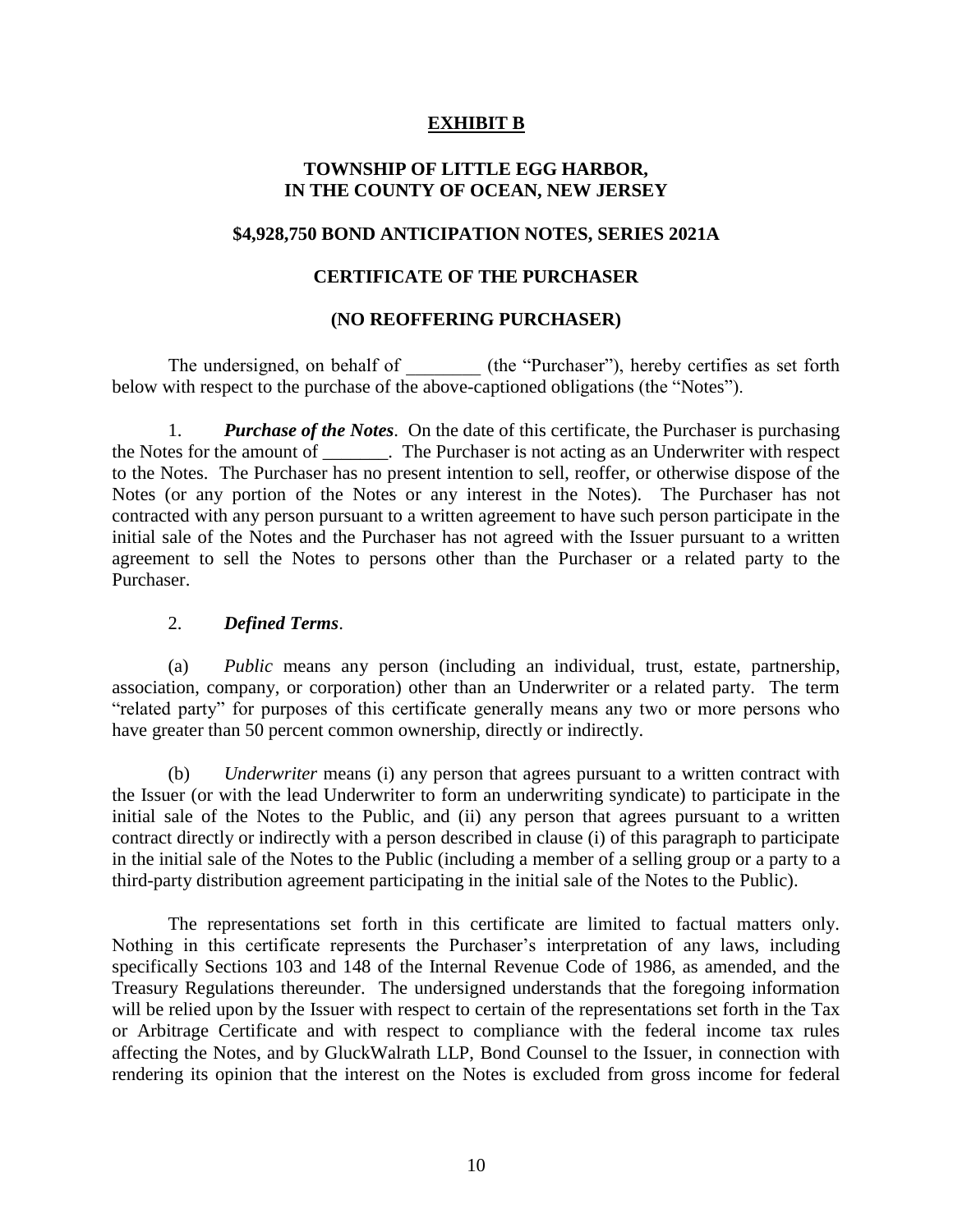income tax purposes, the preparation of the Internal Revenue Service Form 8038-G, and other federal income tax advice that it may give to the Issuer from time to time relating to the Notes.

## [PURCHASER]

| By:    |  |  |
|--------|--|--|
| Name:  |  |  |
| Title: |  |  |
| Dated: |  |  |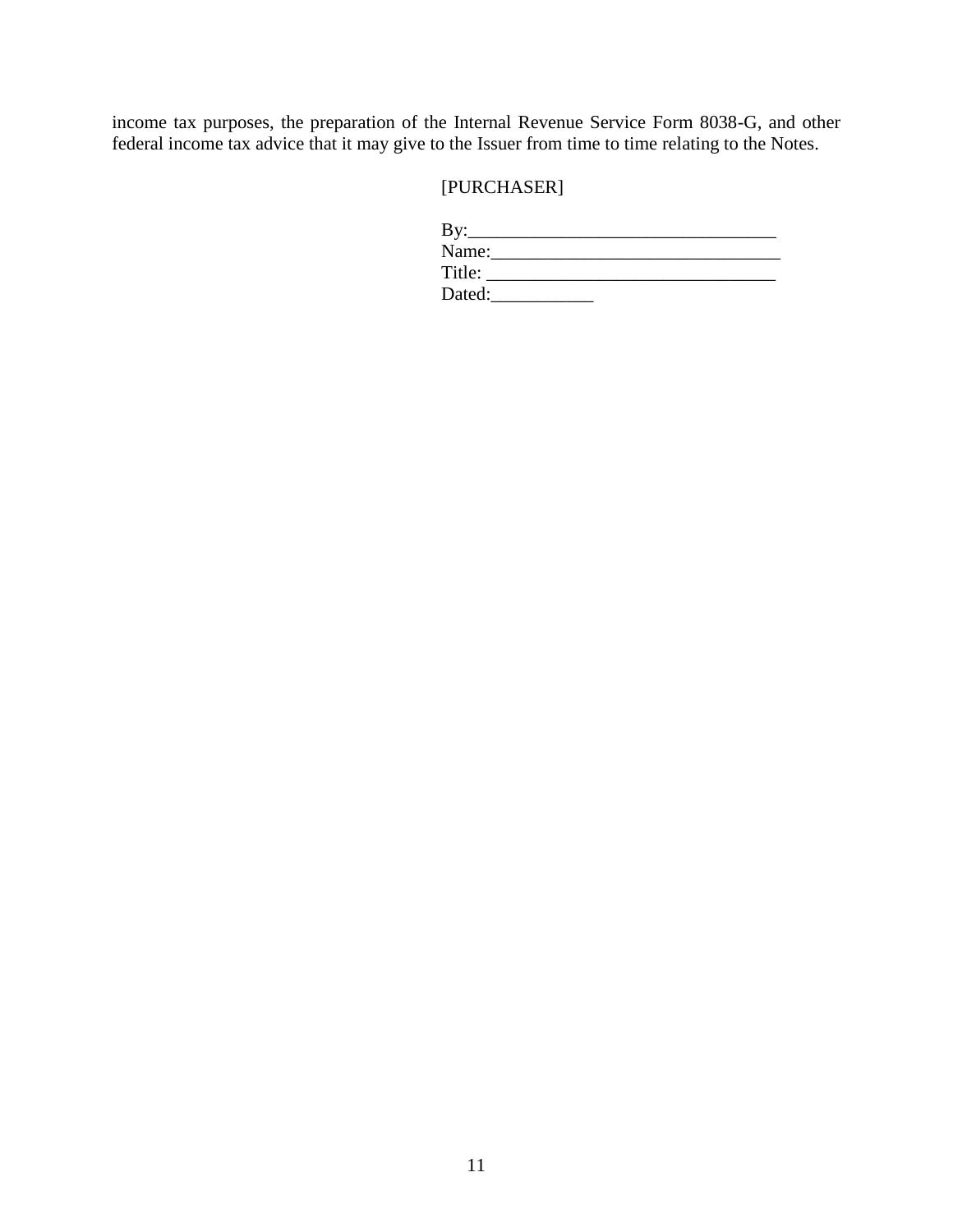## **EXHIBIT C**

## **TOWNSHIP OF LITTLE EGG HARBOR, IN THE COUNTY OF OCEAN, NEW JERSEY**

### **\$4,928,750 BOND ANTICIPATION NOTES, SERIES 2021A**

#### **ISSUE PRICE CERTIFICATE**

#### **(Competitive Sale Requirement Satisfied)**

The undersigned (the "Representative"), on behalf of itself and each member of the underwriting group (if any) (collectively, the "Underwriter") hereby certifies as set forth below with respect to the sale of the above-captioned obligations (the "Notes").

#### 1. *Sale of the Notes*

All Maturities of the Notes have been the subject of a bona fide initial offering to the public.

### 2. *Reasonably Expected Initial Offering Price*.

(a) As of the Sale Date, the reasonably expected initial offering prices and yields of the Notes to the Public by the Underwriter are the prices and yields listed in Schedule A (the "Expected Offering Prices"). The Expected Offering Prices are the prices for the Maturities of the Notes used by Underwriter in formulating its bid to purchase the Notes. Attached as Schedule B is a true and correct copy of the bid provided by the Underwriter to purchase the Notes.

(b) The Underwriter was not given the opportunity to review other bids prior to submitting its bid.

(c) The bid submitted by the Underwriter constituted a firm offer to purchase the Notes.

(d) The reoffering yield of the Notes is  $\%$ .

### 3. *Defined Terms*.

(a) *Issuer* means the Township of Little Egg Harbor, in the County of Ocean, New Jersey.

(b) *Maturity* means Notes with the same credit and payment terms. Notes with different maturity dates, or Notes with the same Maturity date but different stated interest rates, are treated as separate maturities.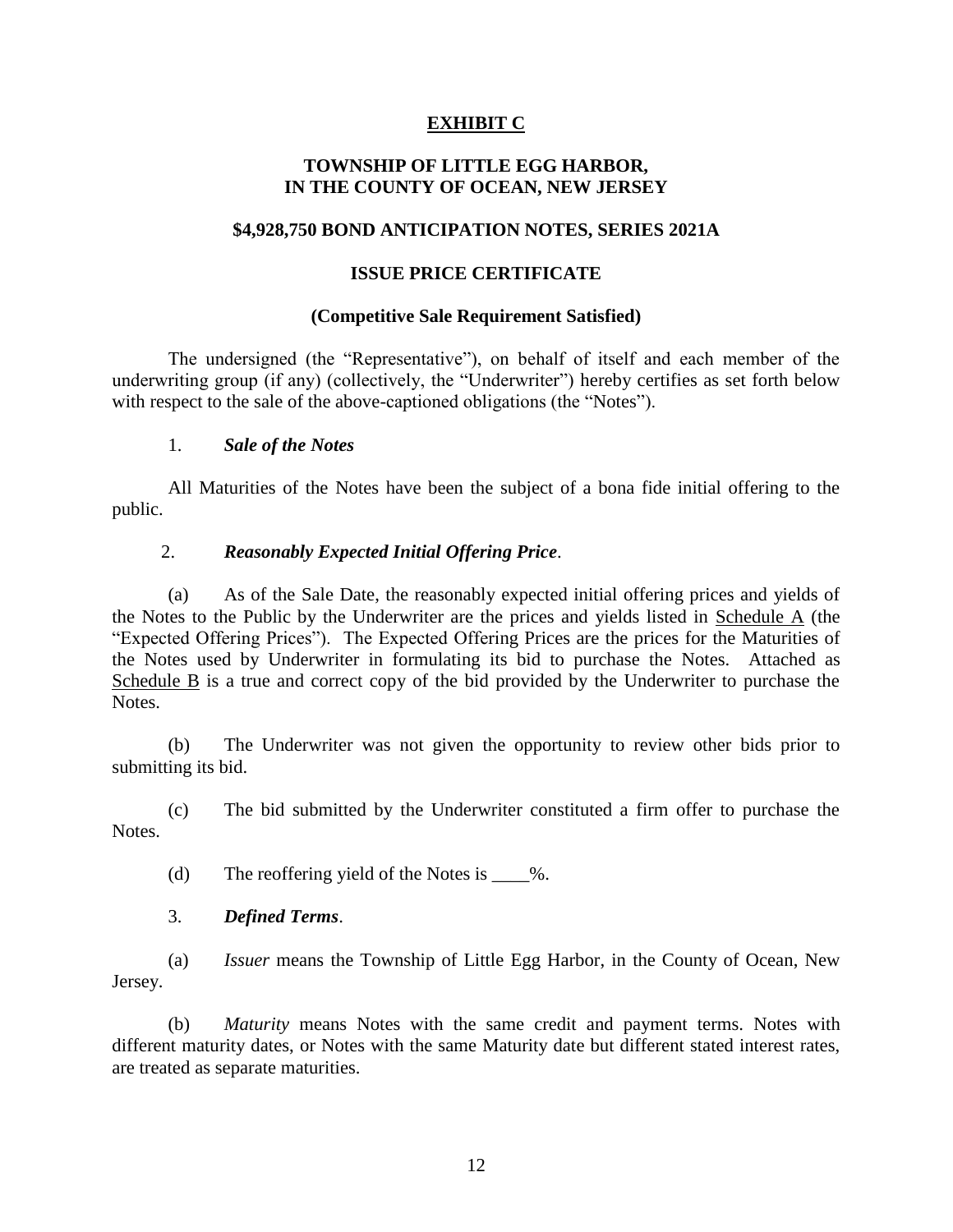(c) *Public* means any person (including an individual, trust, estate, partnership, association, company, or corporation) other than an Underwriter or a related party to an Underwriter. The term "related party" for purposes of this certificate generally means any two or more persons who have greater than 50 percent common ownership, directly or indirectly.

(d) *Sale Date* means the first day on which the Notes are awarded by the Issuer to the winning bidder. The Sale Date of the Notes is July 1, 2021.

(e) *Underwriter* means (i) any person that agrees pursuant to a written contract with the Issuer (or with the lead Underwriter to form an underwriting syndicate) to participate in the initial sale of the Notes to the Public, and (ii) any person that agrees pursuant to a written contract directly or indirectly with a person described in clause (i) of this paragraph to participate in the initial sale of the Notes to the Public (including a member of a selling group or a party to a third-party distribution agreement participating in the initial sale of the Notes to the Public).

The representations set forth in this certificate are limited to factual matters only. Nothing in this certificate represents the Underwriter's interpretation of any laws, including specifically Sections 103 and 148 of the Internal Revenue Code of 1986, as amended, and the Treasury Regulations thereunder. The undersigned understands that the foregoing information will be relied upon by the Issuer with respect to certain of the representations set forth in the Issuer's Tax or Arbitrage Certificate and with respect to compliance with the federal income tax rules affecting the Notes, and by GluckWalrath LLP, Bond Counsel to the Issuer, in connection with rendering its opinion that the interest on the Notes is excluded from gross income for federal income tax purposes, the preparation of the Internal Revenue Service Form 8038-G, and other federal income tax advice that it may give to the Issuer from time to time relating to the Notes.

> [REPRESENTATIVE, on behalf of itself and each member of the underwriting group]

| By:    |  |  |
|--------|--|--|
| Name:  |  |  |
| Title: |  |  |
| Dated: |  |  |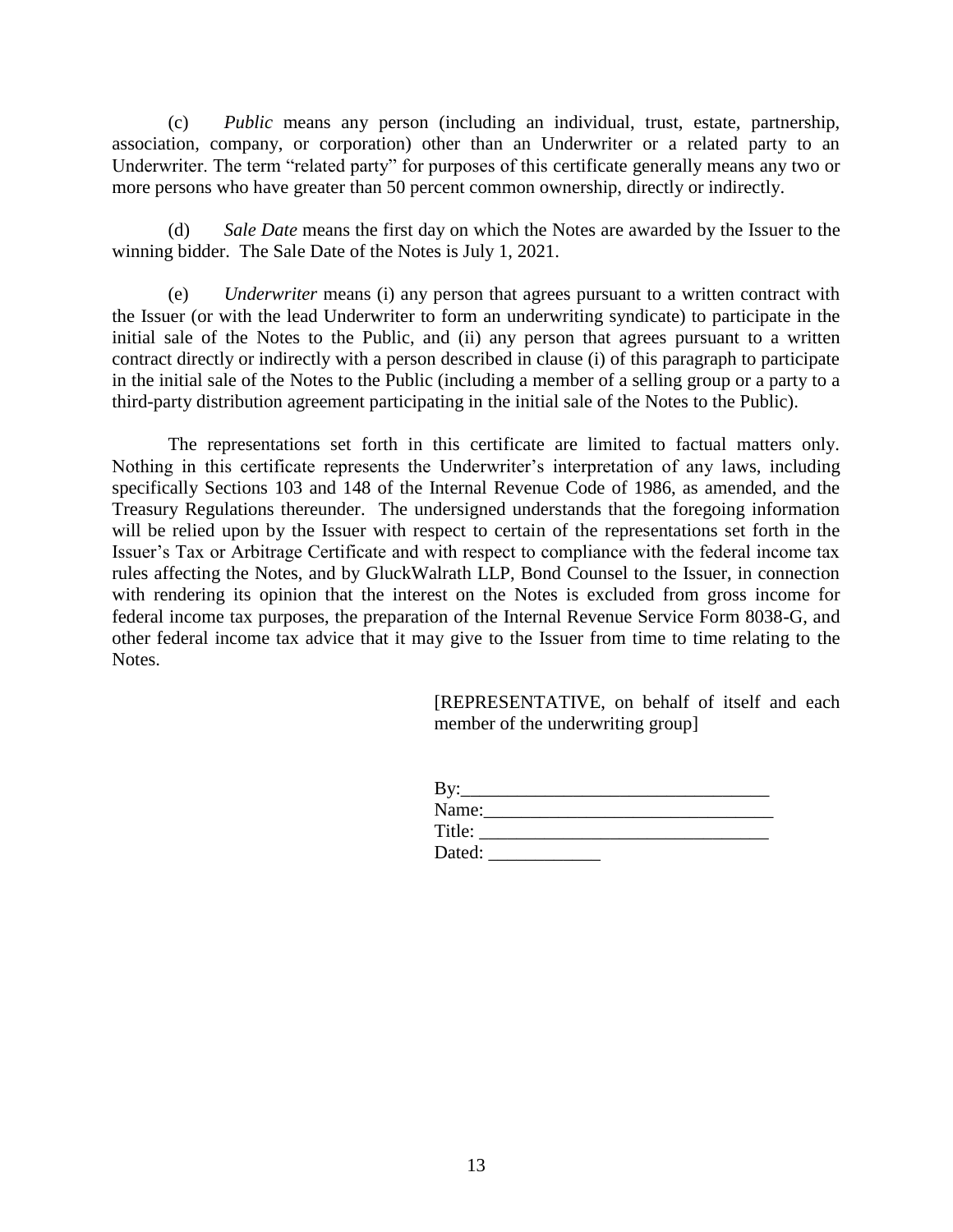# **SCHEDULE A**

# **EXPECTED OFFERING PRICES AND YIELDS**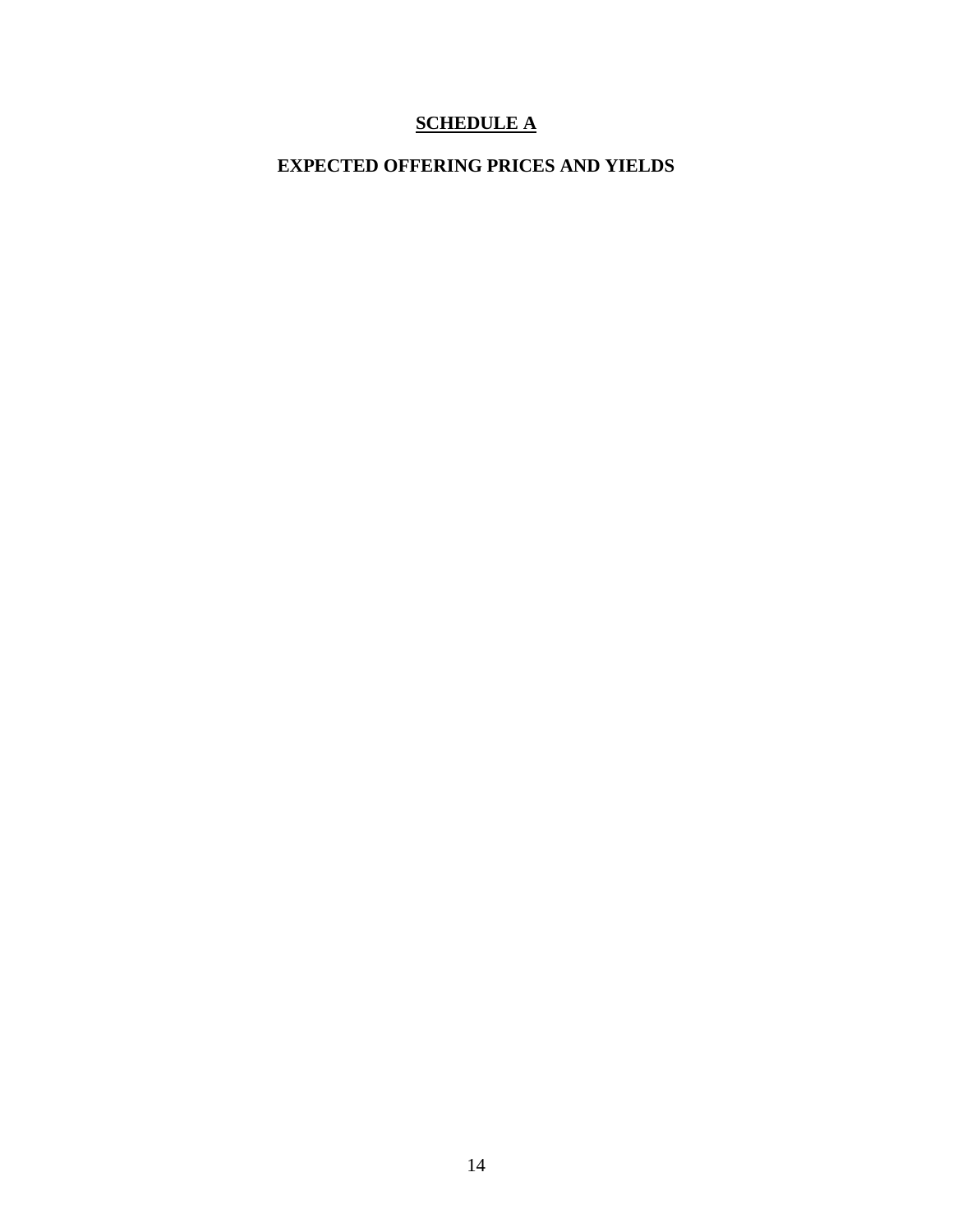# **SCHEDULE B**

## **COPY OF BID**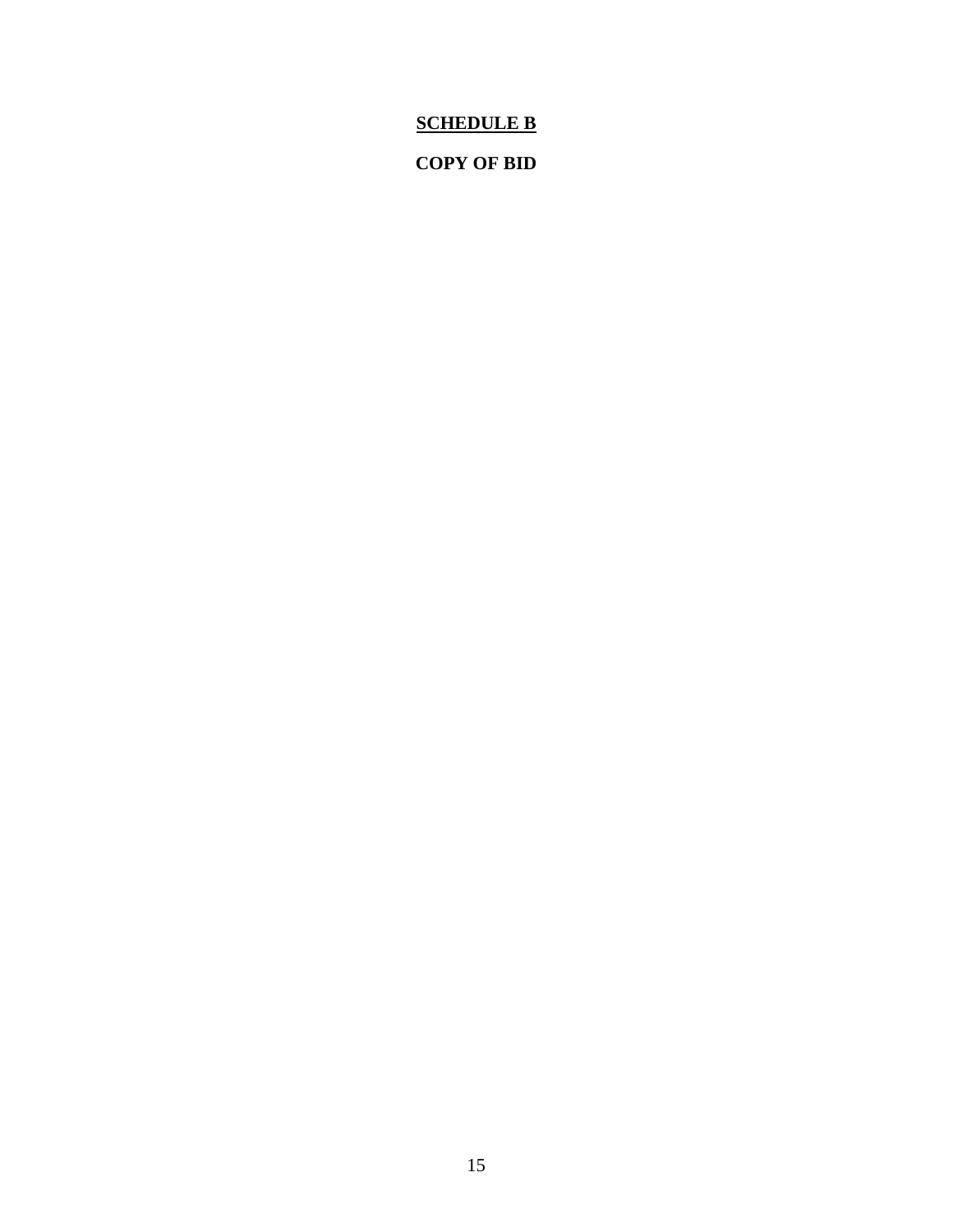## **EXHIBIT D**

## **TOWNSHIP OF LITTLE EGG HARBOR, IN THE COUNTY OF OCEAN, NEW JERSEY**

#### **\$4,928,750 BOND ANTICIPATION NOTES, SERIES 2021A**

#### **ISSUE PRICE CERTIFICATE**

#### **(Hold the Price for all or some maturities)**

The undersigned, on behalf of itself and each member of the underwriting group (if any) (collectively, the "Underwriter), hereby certifies as set forth below with respect to the sale and issuance of the above-captioned obligations (the "Notes"). Select appropriate provisions below:

#### 1. *Sale of the Notes*

All Maturities of the Notes have been the subject of a bona fide initial offering to the public.

#### 2. *Initial Offering Price of the Notes*

As of the date of this certificate, for each Maturity of the General Rule Maturities, the first price at which at least 10% of such Maturity of the Notes was sold to the Public is the respective price listed in Schedule A. The Underwriter offered the Hold-the-Offering-Price Maturities to the Public for purchase at the respective initial offering prices listed in Schedule A (the "Initial Offering Prices") on or before the Sale Date. A copy of the pricing wire or equivalent communication for the Notes is attached to this certificate as Schedule B.

(b) As set forth in the Notice of Sale and bid award, the Underwriter has agreed in writing that, (i) for each Maturity of the Hold-the-Offering-Price Maturities, it would neither offer nor sell any of the Notes of such Maturity to any person at a price that is higher than the Initial Offering Price for such Maturity during the Holding Period for such Maturity (the "holdthe-offering-price rule"), and (ii) any selling group agreement shall contain the agreement of each dealer who is a member of the selling group, and any third-party distribution agreement shall contain the agreement of each broker-dealer who is a party to the third-party distribution agreement, to comply with the requirements for establishing the issue price of the Notes, including, but not limited to, its agreement to comply with the hold-the-offering-price rule, if applicable to the Notes. Pursuant to such agreement, no Underwriter (as defined below) has offered or sold any Maturity of the Hold-the-Offering-Price Maturities at a price that is higher than the respective Initial Offering Price for that Maturity of the Notes during the Holding Period.

(c) The reoffering yield of the Notes is  $\_\_\%$ .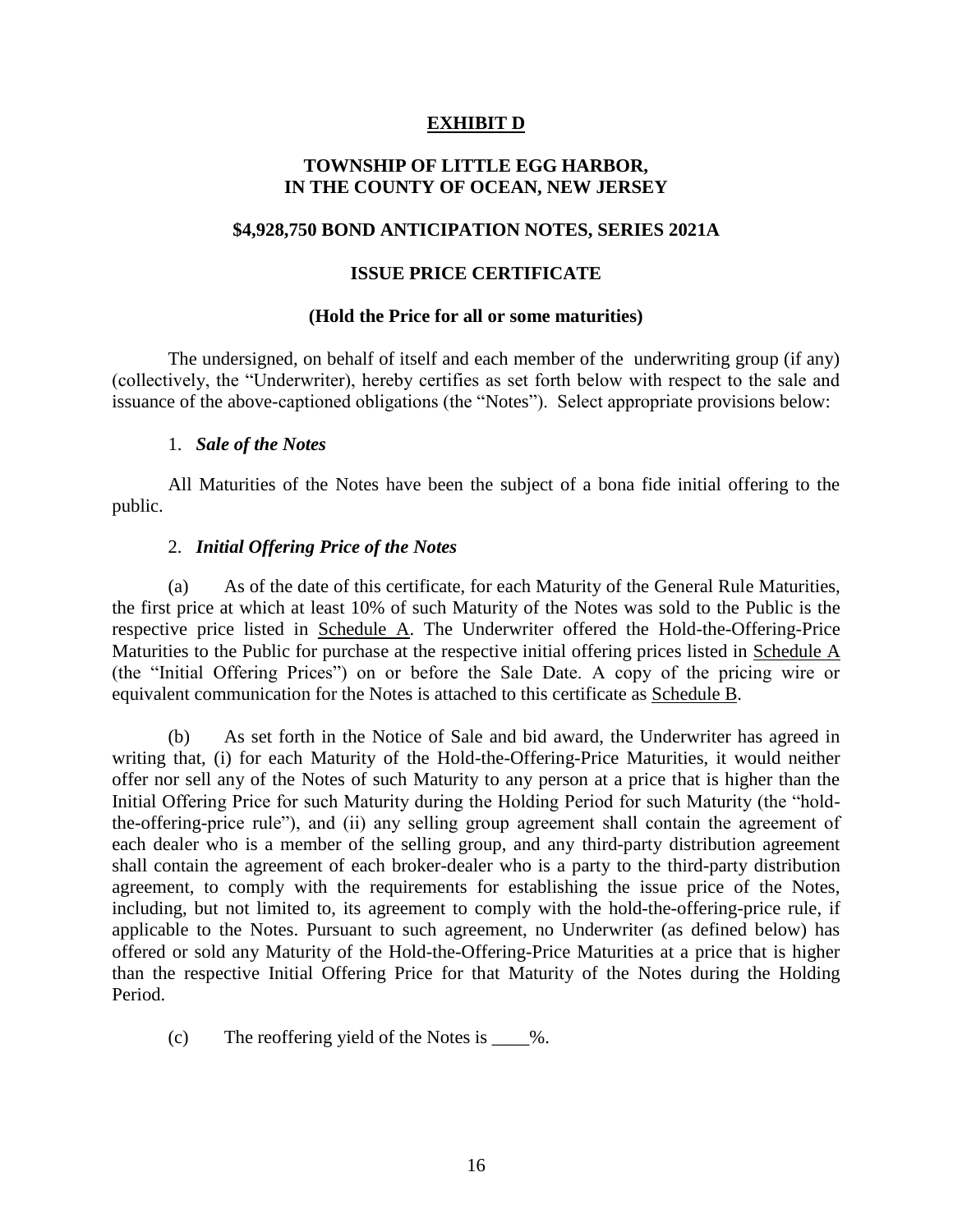#### 3. *Defined Terms*

(a) *General Rule Maturities* means those Maturities of the Notes listed in Schedule A hereto as the "General Rule Maturities."

(b) *Hold-the-Offering-Price Maturities* means those Maturities of the Notes listed in Schedule A hereto as the "Hold-the-Price Maturities."

(c) *Holding Period* means, with respect to a Hold-the-Offering-Price Maturity, the period starting on the Sale Date and ending on the earlier of (i) the close of the fifth business day after the Sale Date (July 9, 2021), or (ii) the date on which the Underwriter has sold at least 10% of such Hold-the-Offering-Price Maturity to the Public at prices that are no higher than the Initial Offering Price for such Hold-the-Offering-Price Maturity.

(d) *Issuer* means the Township of Little Egg Harbor, in the County of Ocean, New Jersey.

(e) *Maturity* means Notes with the same credit and payment terms. Notes with different maturity dates, or Notes with the same maturity date but different stated interest rates, are treated as separate maturities.

(f) *Public* means any person (including an individual, trust, estate, partnership, association, company, or corporation) other than an Underwriter or a related party to an Underwriter. The term "related party" for purposes of this certificate generally means any two or more persons who have greater than 50 percent common ownership, directly or indirectly.

Sale Date means the first day on which there is a binding contract in writing for the sale of a Maturity of the Notes. The Sale Date of the Notes is July 1, 2021.

(h) *Underwriter* means (i) any person that agrees pursuant to a written contract with the Issuer (or with the lead Underwriter to form an underwriting syndicate) to participate in the initial sale of the Notes to the Public, and (ii) any person that agrees pursuant to a written contract directly or indirectly with a person described in clause (i) of this paragraph to participate in the initial sale of the Notes to the Public (including a member of a selling group or a party to a third-party distribution agreement participating in the initial sale of the Notes to the Public).

The representations set forth in this certificate are limited to factual matters only.

Nothing in this certificate represents the Underwriter's interpretation of any laws, including specifically Sections 103 and 148 of the Internal Revenue Code of 1986, as amended, and the Treasury Regulations thereunder.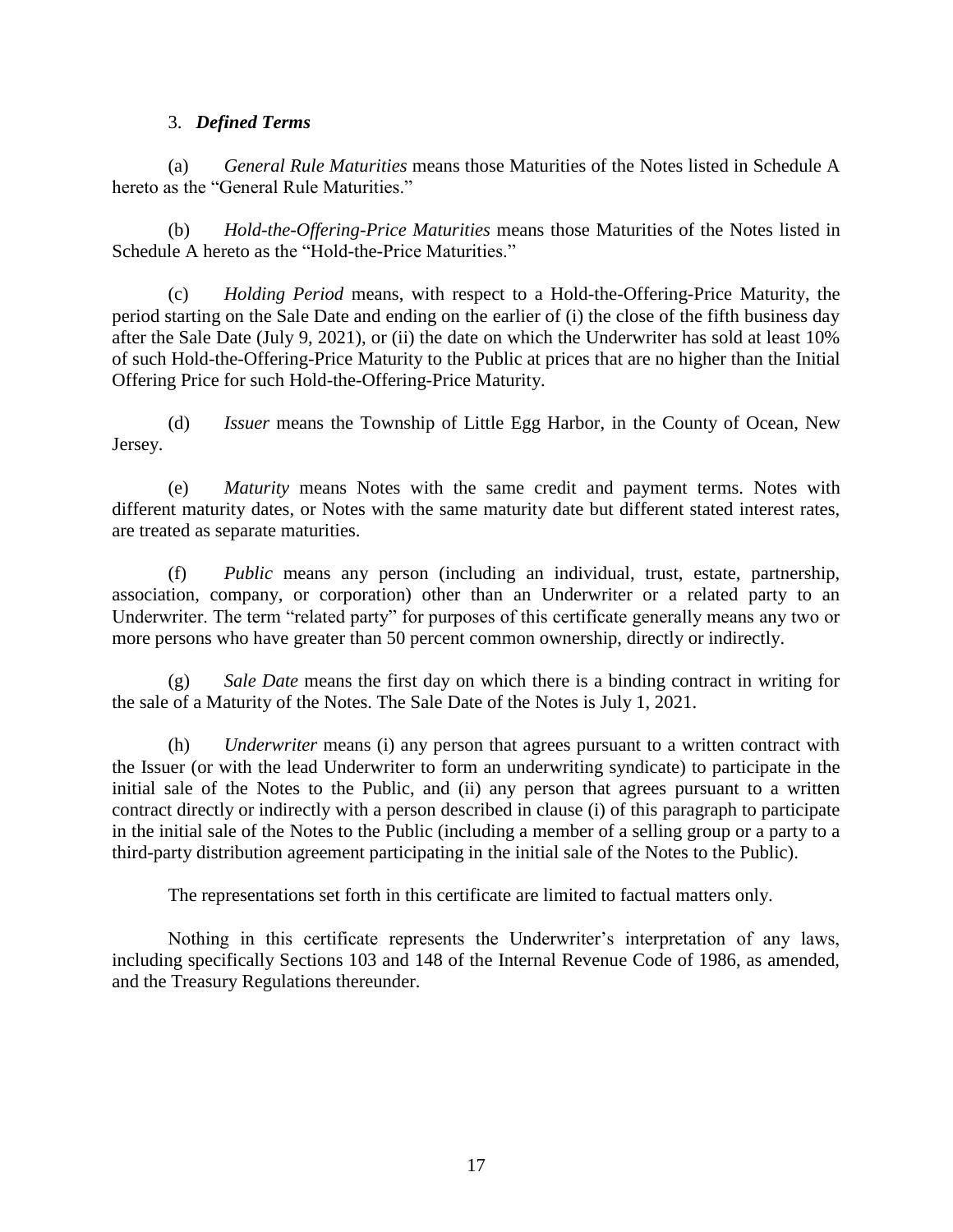The undersigned understands that the foregoing information will be relied upon by the Issuer with respect to certain of the representations set forth in the Tax or Arbitrage Certificate and with respect to compliance with the federal income tax rules affecting the Notes, and by GluckWalrath LLP, Bond Counsel, in connection with rendering its opinion that the interest on the Notes is excluded from gross income for federal income tax purposes, the preparation of Internal Revenue Service Form 8038-G, and other federal income tax advice it may give to the Issuer from time to time relating to the Notes.

> [REPRESENTATIVE, on behalf of itself and each member of the underwriting group]

| By:    |  |  |
|--------|--|--|
| Name:  |  |  |
| Title: |  |  |
| Dated: |  |  |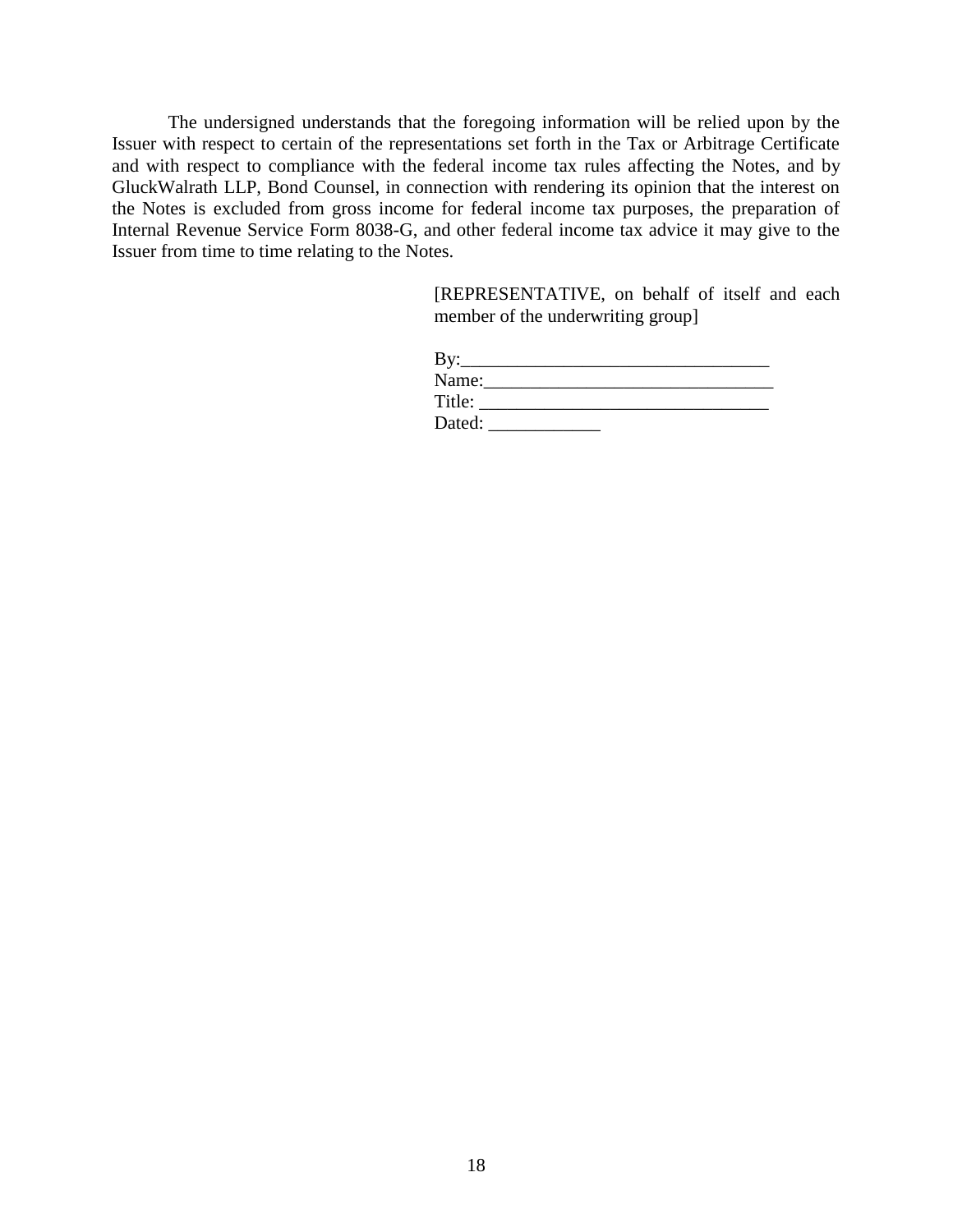## **SCHEDULE A**

# **ISSUE PRICE OF THE NOTES**

(*Attached*)

| <b>Maturity Date</b> | <b>Par Amount</b> | <b>Rate</b> | <b>Issue Price</b> | <b>GR</b> or HTP |
|----------------------|-------------------|-------------|--------------------|------------------|
|                      |                   |             |                    |                  |

GR - General Rule

HTP – Hold the Offering Price